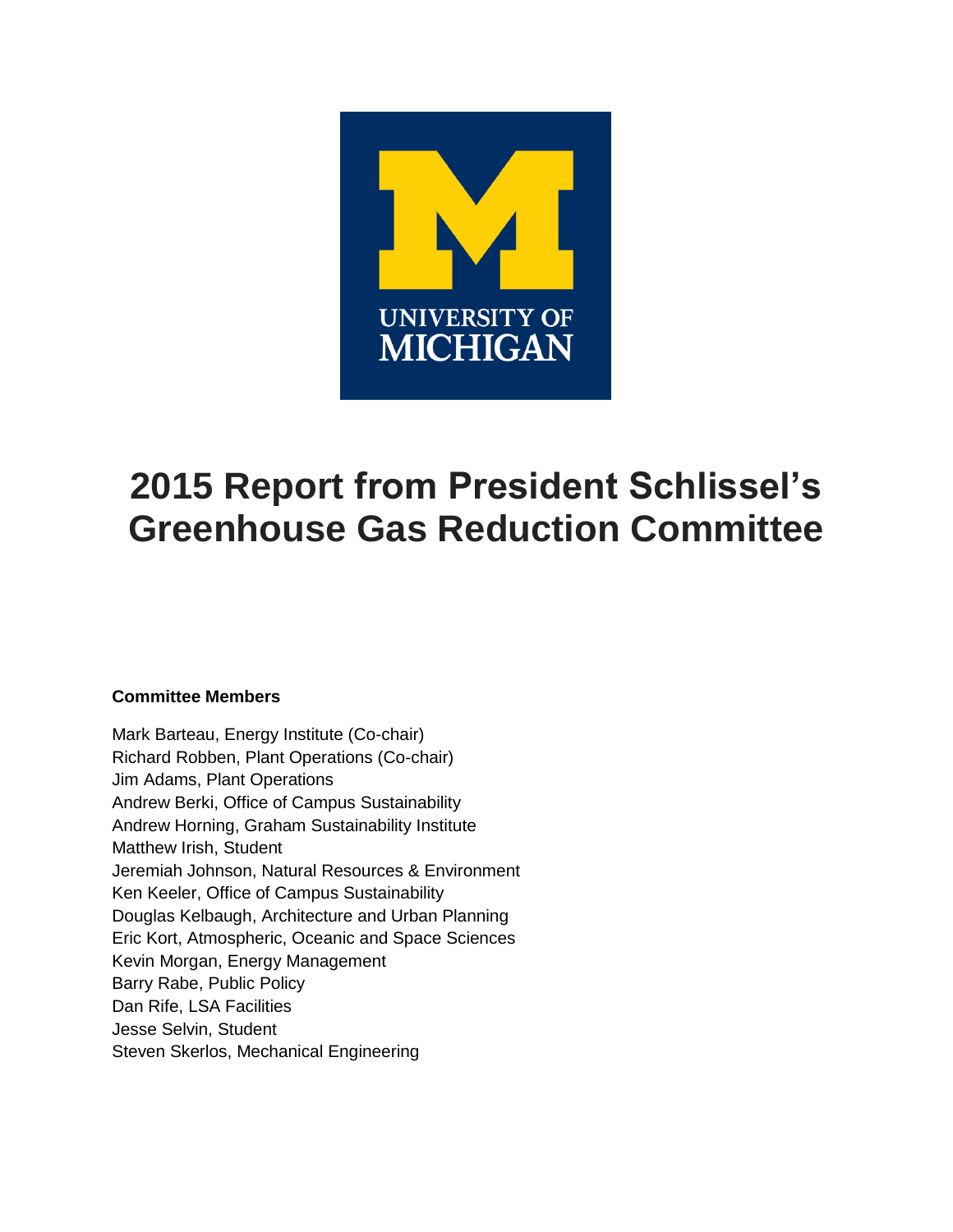## **Report of the President's Committee on Greenhouse Gas Reduction**

## **July 1, 2015**

The University of Michigan strives to be a sustainability leader, not only in higher education, but in our society. As part of this commitment, U-M announced in 2011 six sustainability goals for 2025. This committee was tasked to evaluate and to make recommendations regarding U-M's stated greenhouse gas (GHG) reduction goal. The current goal is to reduce the University's scope 1 and 2 greenhouse gas emissions from FY2006 levels (680,000 metric tons of carbon dioxide equivalent (MTCO<sub>2</sub>e) per year) by 25% by 2025. This equates to an absolute amount of GHG emissions of 510,000 MTCO<sub>2</sub>e/year in 2025. (MTCO<sub>2</sub>e/year is the prevailing metric for GHG emissions. It stands for metric tons -or 2,200 lbs - of carbon dioxide equivalent per year.)

Other universities have set more ambitious climate goals than U-M. Many have committed to carbon neutrality without a clear idea of how to achieve this. This report evaluates U-M's current goals and recommends future goals with rigorous assessment of current and potential future emissions.

While meeting the current goal will require continued effort, this goal lags those of many peer institutions, as well as the US climate commitment announced by President Obama to reduce US GHG emissions by 28% from 2005 levels. If U-M wishes to remain a leader in this area as a broad range of the University's stakeholders desire, a significantly more ambitious target is needed than was called for in 2011. The committee recommends a revised goal of at least 30% and planning for steps beyond 2025 to further reduce GHG emissions toward a goal of carbon neutrality.

It should be recognized that U-M's ability to reduce its absolute GHG emissions is constrained by several factors, some within its control, some not. These include:

- 1. *Climate:* Heating and cooling energy requirements are greater than those of many institutions in more temperate climates that have announced goals up to and including carbon neutrality.
- 2. *Carbon intensity of external electricity suppliers:* U-M relies on the local utility infrastructure for significant amounts of its electricity needs, and therefore "inherits" the GHG footprint associated with its fuel mix. This is one of the more carbon-intensive in the nation; 74% of the local electricity generation in 2013 was from coal. In addition, U-M is constrained from seeking other electricity suppliers, including those generating electricity from renewable sources, by the limits of Michigan's Electric Customer Choice law.
- 3. *Growth:* The University's acquisition of the North Campus Research Complex increased its energy consumption and emissions footprint. Although emissions estimates for NCRC were used to adjust the 2006 baseline before setting the 25% reduction target for 2025, that does not change the fact that, in the absence of other measures, growth of facilities puts upward pressure on emissions.
- 4. *Decentralization:* The decentralization of significant facilities decisions to both academic and non-academic units can lead to sub-optimal choices with respect to the realization of institutional goals, unless these are made a priority. For example, units may decline to make capital investments in energy efficiency or emissions improvements, even if these have a desirable payback and would further institutional goals. In addition, the energy conservation efforts under the University's Energy Management Program (EMP) include only General Fund buildings, and exclude the U-M Health System, Athletics, and Student Life.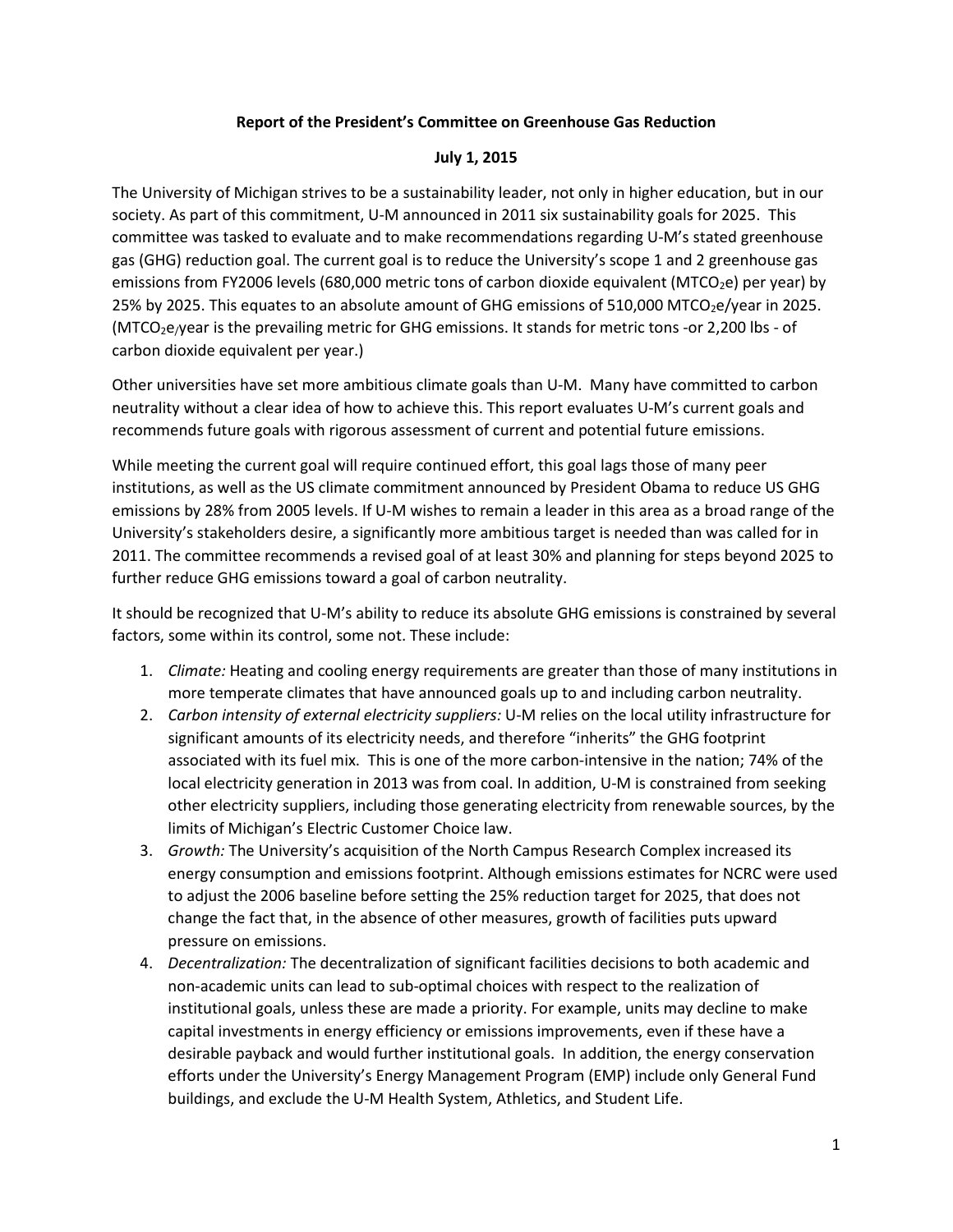In order to map possible pathways to set and to meet aggressive GHG reduction goals worthy of an institution such as the University of Michigan noted for its leadership, we have divided this report into three sets of actions as follows:

- 1. Steps to achieving the current goal
- 2. Reducing GHG emissions beyond the current goal
- 3. Opportunities recommended for further evaluation

Each of these contains possible actions related to reducing or offsetting the GHG footprint of the University's energy supplies and to reducing our energy consumption and associated emissions. Some may necessitate or stimulate greater levels of engagement by the campus community, and we have attempted to note these aspects as well.

As with any decadal projections, the costs and benefits of individual actions are based on certain assumptions. We have attempted to highlight uncertainties and vulnerabilities associated with these where significant.

**Steps to achieving the current goal** (25% reduction from FY2006 baseline to reach 510,000 MTCO2e/year in 2025)

We project that in order to meet the current goal will require continuation of several existing measures, plus installation of the Central Power Plant Gas Turbine project, and including continuing increases in the renewables component of electricity produced by the local utility infrastructure and purchased by U-M. These projections are illustrated in Figure 1, which shows "wedges" for GHG reduction relative to a base case that assumes a 1% annual growth rate of U-M's GHG emissions from FY2014 levels without measures beyond continuation of the mitigation actions already implemented. (This base case is illustrated by the red line in Figure 1. The impact of continuing existing mitigation actions on what would be even higher emissions is represented by the red band above this line.)

## Mitigation actions already taken, to be continued:

- 1. *Continued purchase of Renewable Energy Credits (RECs).* U-M currently purchases the RECs associated with 100% of the output from two 2.5MW wind turbines in Michigan operated by Heritage Sustainable Energy. This represents an offset of our GHG emissions of about **10,000 MTCO<sub>2</sub>e/yr** at a cost of \$25/MT (or \$20/MWh as actually purchased.) Note that since RECs are assigned in terms of MWh of renewable energy, not avoided emissions, the GHG reduction assigned to these was calculated on the basis of the mix of fuels currently used by the local utility infrastructure to generate electricity purchased by U-M. The value of these RECs is also subject to change as the carbon intensity of electricity produced by utility system changes, thus the cost per MT offset may vary somewhat from the value above.
- 2. *Restored operation of the NCRC gas turbine.* This turbine was put back in operation in 2013 and is projected to reduce U-M's GHG emissions by 10,000 MTCO<sub>2</sub>e/yr relative to the base case in which an equivalent amount of electricity (24,000MWh/yr) is purchased from DTE. The difference results from the lower emissions from natural gas fired generation relative to a coalheavy resource mix.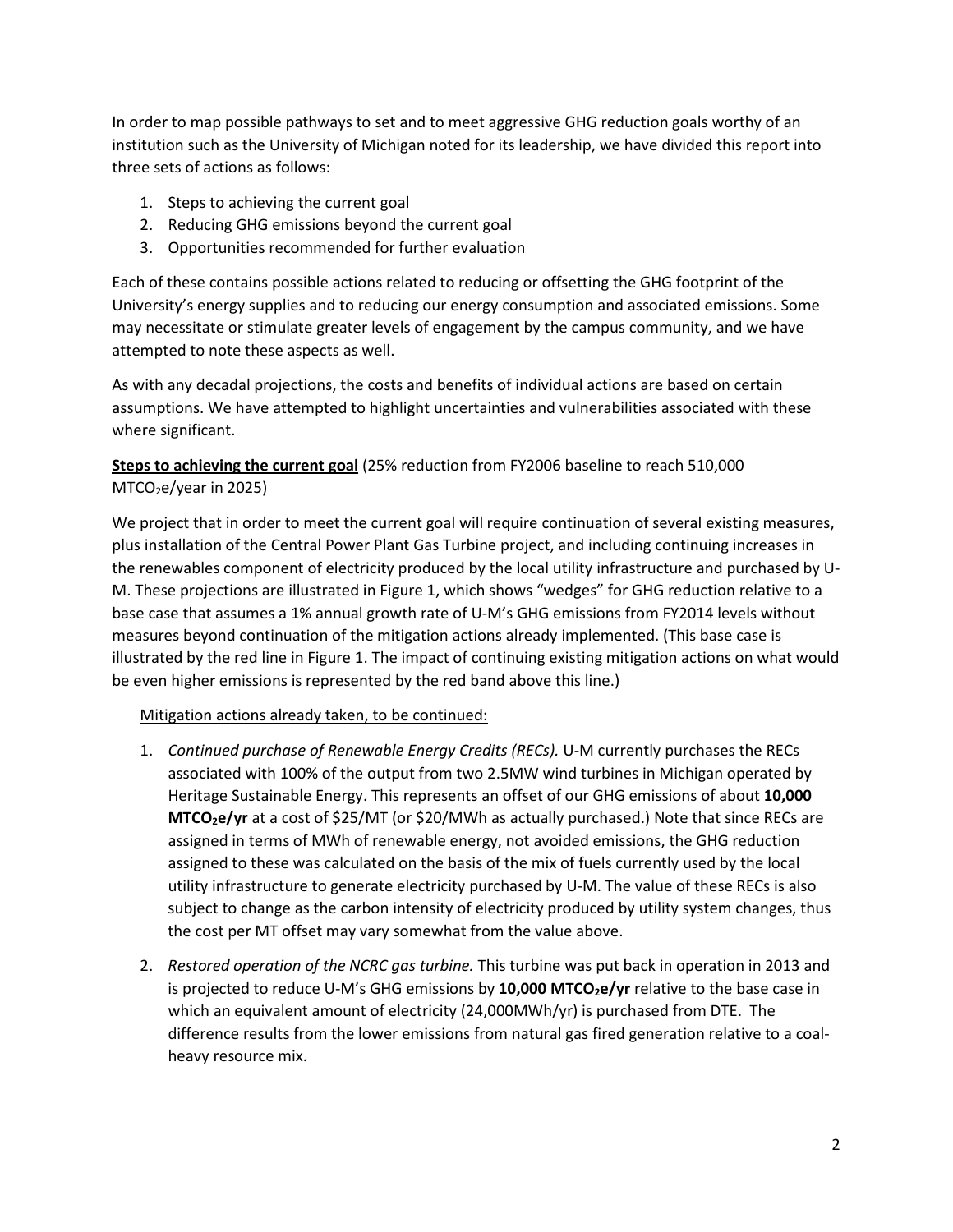3. *Continued investment in the Energy Management Program (EMP) for General Fund buildings.*  This program reduces campus energy consumption and thereby the associated GHG footprint. The level of investment is \$3.4 million/yr of recurring funds, of which \$1 million/yr is devoted to Energy Conservation Measures – projects requiring small capital investments. There is currently an additional \$9,000,000 of one-time funds available for major, large capital project investments. Examples of past and ongoing ECM projects include occupancy sensor controls for lighting and HVAC systems, lighting retrofits, building system controls upgrades, lab air change reductions and fume hood retirements. We estimate that the EMP is currently producing emissions reductions of 20,000 MTCO<sub>2</sub>e/yr, and that this contribution could be increased by 8 to 10% each year, if the existing program is funded at its current level to implement additional projects. Note that the energy and emissions savings of these projects are recurring over the life of the project. Historically, these projects have helped offset the continued growth of campus facilities, and are an important means to do so in the future. If funding is increased, the program could realize additional savings beyond simply offsetting growth.

Central Power Plant Gas Turbine Project: (Contribution to GHG reduction represented by the difference between the red and gray lines in Fig. 1)

4. *Construction of this 15MW natural gas combined cycle project* would reduce the University's total emissions by 145,000 MTCO<sub>2</sub>e/yr. This amount results from the much lower footprint of this facility relative to that of equivalent utility power purchases. The capital cost of this project is \$75,000,000 with an approximate 10 year payback and loan economics based on a 20 year life. Additionally, the project provides for enhanced reliability of electric and steam supplies to the University Campus.

Reduced GHG footprint of purchased electricity: (Contribution to GHG reduction represented by the difference between the gray and salmon lines in Fig. 1)

5. The University currently purchases >60% of its electricity needs from DTE. In 2013 DTE reported that 4.76% of its electricity generation was from renewable sources, and has stated that they will meet Michigan's Renewable Portfolio Standard (RPS) requirement of 10% in 2015. If this fraction increases to 20% by 2020 and by 1% per year thereafter, it would contribute sufficient GHG reductions for U-M to meet its 25% reduction target and reach approximately 28% reduction from the FY 2006 base by 2025, illustrated by Figure 1.

This scenario has a number of actual and perceptual limitations. Some of these are described below.

1. The CPP project is the single largest U-M contributor to meeting the 2025 target. While effective in this regard, it ties us to fossil fuels for at least two decades and likely more. Emissions from this project could be offset by the purchase of RECs; the annual cost would be about \$1,250,000/yr. This is unlikely to be viewed as the action of a climate leader or to engage the campus community in the vision and implementation of GHG reduction. Ultimately it will be important to reduce the level of fossil fuel use, even natural gas, between 2025 and 2050 if national goals such as an 80% reduction of carbon emissions from stationary sources are to be met. It is important in the view of the committee to establish concrete plans for alternate fuels for this facility in the longer term, and/or ways to offset its emissions. It will also be important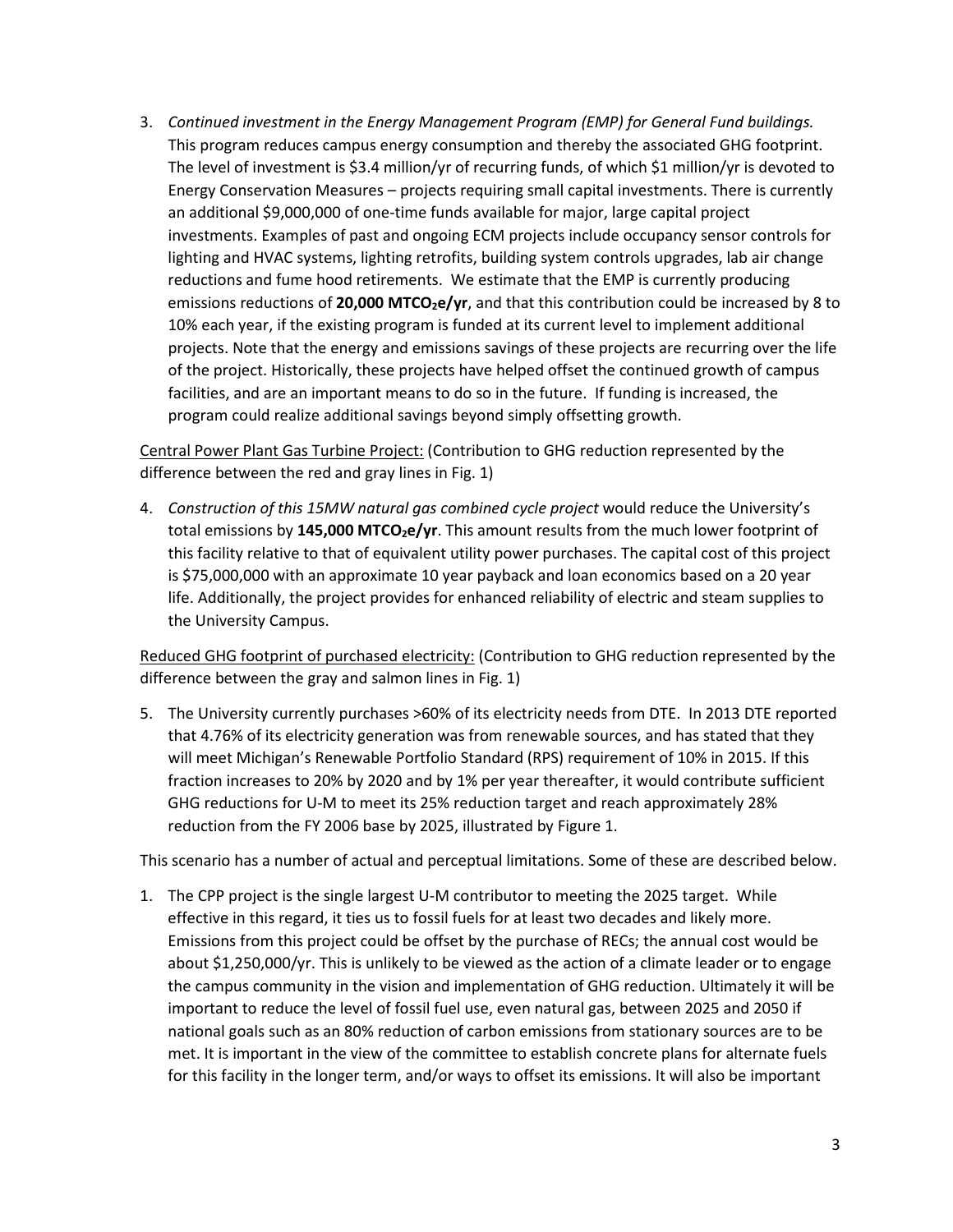for the university to be clear that this investment is part of a transition toward carbon-free alternatives.

2. While continued improvement of DTE's resource mix and its GHG footprint are likely, these may not meet the assumptions above. At present the Michigan Legislature is deliberating whether to alter the current RPS, much less increase it. Also, the ability of the local utilities to meet their reduction goals is predicated on the current proposed EPA regulations on the reduction of use of coal fired electric production. If these regulations are not implemented or are reduced in expectation, it could adversely impact U-M's ability to reach its current 2025 goal, much less surpass it. Thus the contribution of "greener" electricity purchases may not be as large as that projected in Figure 1. Further, to the extent that the footprint of purchased electricity is reduced, the relative advantage of increasing clean generation on campus is also reduced. The total impact of replacing electricity purchased externally with that generated internally is difficult to determine, as internal generation also has the benefit of producing significant amounts of steam that are used for heating of campus buildings. Never the less, it is fair to say that the greener purchased power becomes, the smaller the benefits of generating more power ourselves instead of purchasing it from the public utility system.

The measures listed above are projected to be sufficient to achieve a 20% reduction of U-M's GHG emissions from FY2006 baseline. This falls short of the current goal of a 25% reduction in GHG emissions in 2025 relative to the baseline. This shortfall could also be met by approximately doubling the contributions to GHG reduction from REC purchases and the EMP program. GHG emissions could be reduced even further by purchase of additional certified RECS. Costs of these are uncertain, but the current effective value of \$25/MT per year for RECs purchased from DTE's Green Currents program may be used as a guide. (A brief description of REC prices and "quality" appears in Appendix 1.)

This course of action may be unsatisfying to much of the campus community. It continues current efforts to promote engagement and education, but it relies to a significant extent on plans for natural gas use that many would regard as unsustainable. One should realize, however, that many plans, including to some extent the EPA's Clean Power Plan, do include the elimination of high carbon-content fossil fuel sources in favor of lower content fossil fuels such as natural gas as step toward reduced GHG emissions. For real and perceived reasons it is essential that we consider viable pathways to achieving greater reductions, especially those that can motivate individual and collective behavior changes, leverage engagement and enrich education opportunities. We outline below steps to further reduce campus GHG emissions, with consideration of the capacity, costs, and benefits of each.

## **Reducing GHG emissions beyond the current goal**

The committee has identified two major investment opportunities which, when combined with participation in REC or RIN (biofuel Renewable Identification Number) markets, could potentially offset U-M's entire GHG emissions. There is, not surprisingly, a greater level of uncertainty with these, as we describe below. They offer the advantage of large scale impact on U-M's GHG footprint, but suffer from the disadvantage of being off-campus. Therefore we also consider smaller scale opportunities for oncampus projects that would be more visible and could provide living-learning opportunities for students.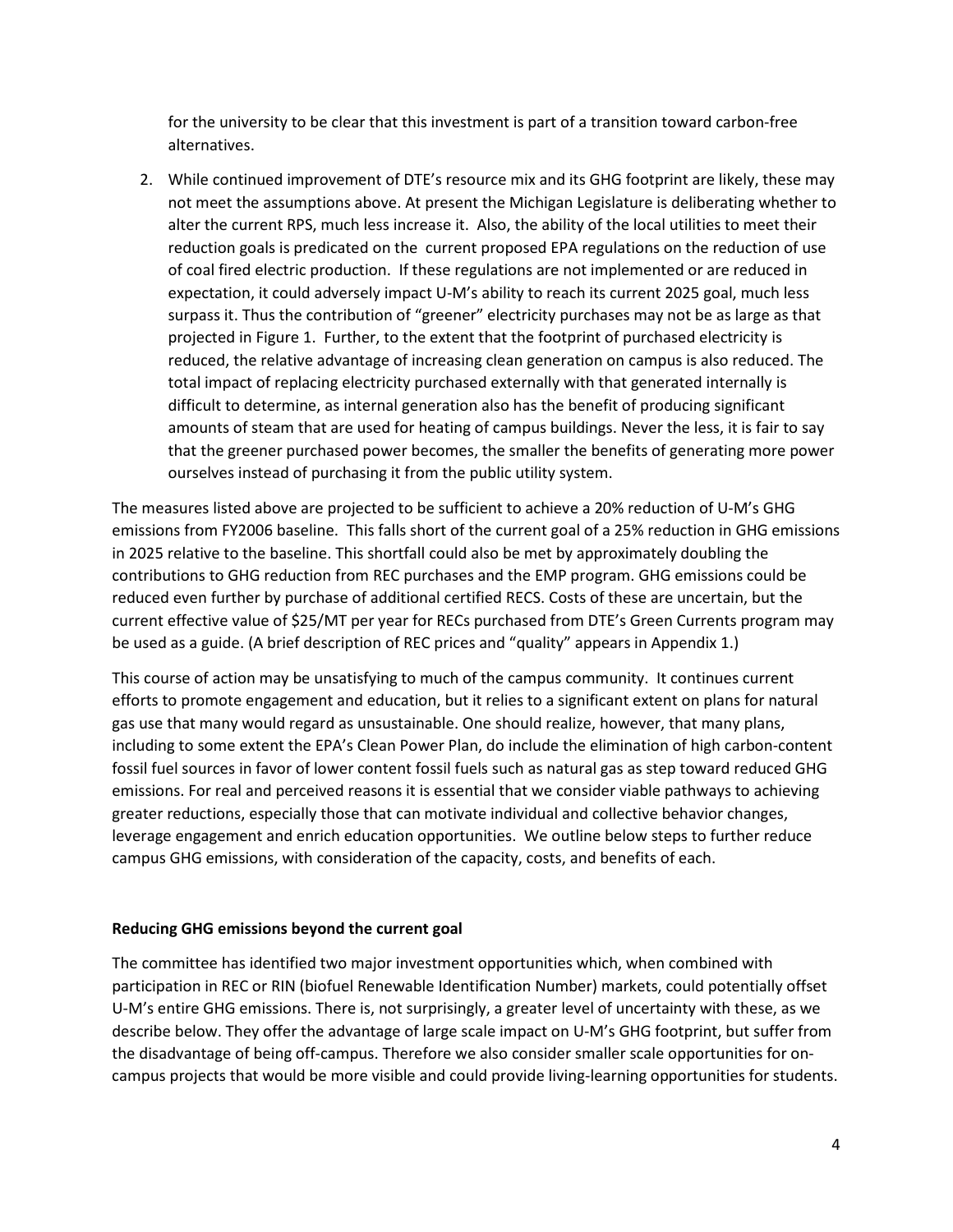#### Significant off-campus projects

1. *Landfill gas.* The University is currently considering a proposal for a purchase agreement for landfill gas. This landfill gas is currently being flared, so its consumption for energy generation would not increase overall GHG emissions. This gas could be utilized in different ways, depending on markets and other considerations. If consumed to fuel the U-M Central Power Plant 15MW turbine, we estimate that it could reduce net GHG emissions by approximately **54,000 MTCO<sub>2</sub>e/yr** at a likely cost premium relative to natural gas at current market prices. When added to the portfolio of emissions reductions discussed above this would bring U-M's net reduction from FY2006 levels to approximately 28%, as illustrated by the blue line in Figure 1. One advantage of the landfill gas purchase is that the remaining GHG footprint of the CPP turbine project could be negated directly by use of an *identifiable*, in-state renewable resource.

If U-M decides to participate as a seller in renewables instruments, there is a potentially lucrative play. Conversion of landfill gas into compressed natural gas or liquid natural gas for transportation fuel (by a third party) would allow us to sell Renewable Identification Number (RINs) rather than RECs. RINs are used to track renewable transportation fuels. The RIN system allows the EPA to monitor compliance with the Renewable Fuel Standard (RFS2), a federal program that requires transportation fuels sold in the United States to contain minimum volumes of renewable fuels. Unlike RECs, RINS represent a federally regulated commodity, and therefore are most often more valuable than RECs. There are 13 RINs/MMBTU and while the value of RINS can fluctuate, each RIN is worth approximately \$1. Sale of the RINs associated with U-M's potential landfill gas at current prices could generate \$10,000,000/yr year. This would be sufficient to purchase RECs at an equivalent price of \$25/MT to offset about 80% of U-M's GHG emissions. If high quality RECS could be purchased at \$20/MT (\$16/MWh), the revenue from RIN sales would be sufficient to purchase sufficient RECs to make U-M carbon neutral. Lower REC prices could actually lead to revenue generation after achieving carbon-neutrality; such funds could be invested in other energy and sustainability projects, or saved in a fund to offset losses if the RIN market turns downward in the future.

It should be noted that the larger the amounts involved, the greater the uncertainty. If RIN markets were to collapse, the "worst case scenario" associated with paying a premium for landfill gas would be the use of this gas in our own power plant (blue line in Figure 1.) That would still reduce our GHG footprint. If the RIN market were to collapse due to changes in the federal RFS, we would potentially still be able to participate in the REC market, with important but lesser financial and GHG advantages as shown in the figure. Therefore the committee recommends aggressive exploration of this landfill gas opportunity. We are also mindful that landfill stewardship is often a contentious issue for immediately surrounding neighborhoods and communities. Any pursuit of this landfill gas opportunity would require early and far-reaching community engagement through a transparent and deliberative set of decision-making processes.

2. *Wind Farm Development*. As a recent University of Michigan Energy Institute analysis has shown, the percentage of Michigan's electricity generated from wind could be increased from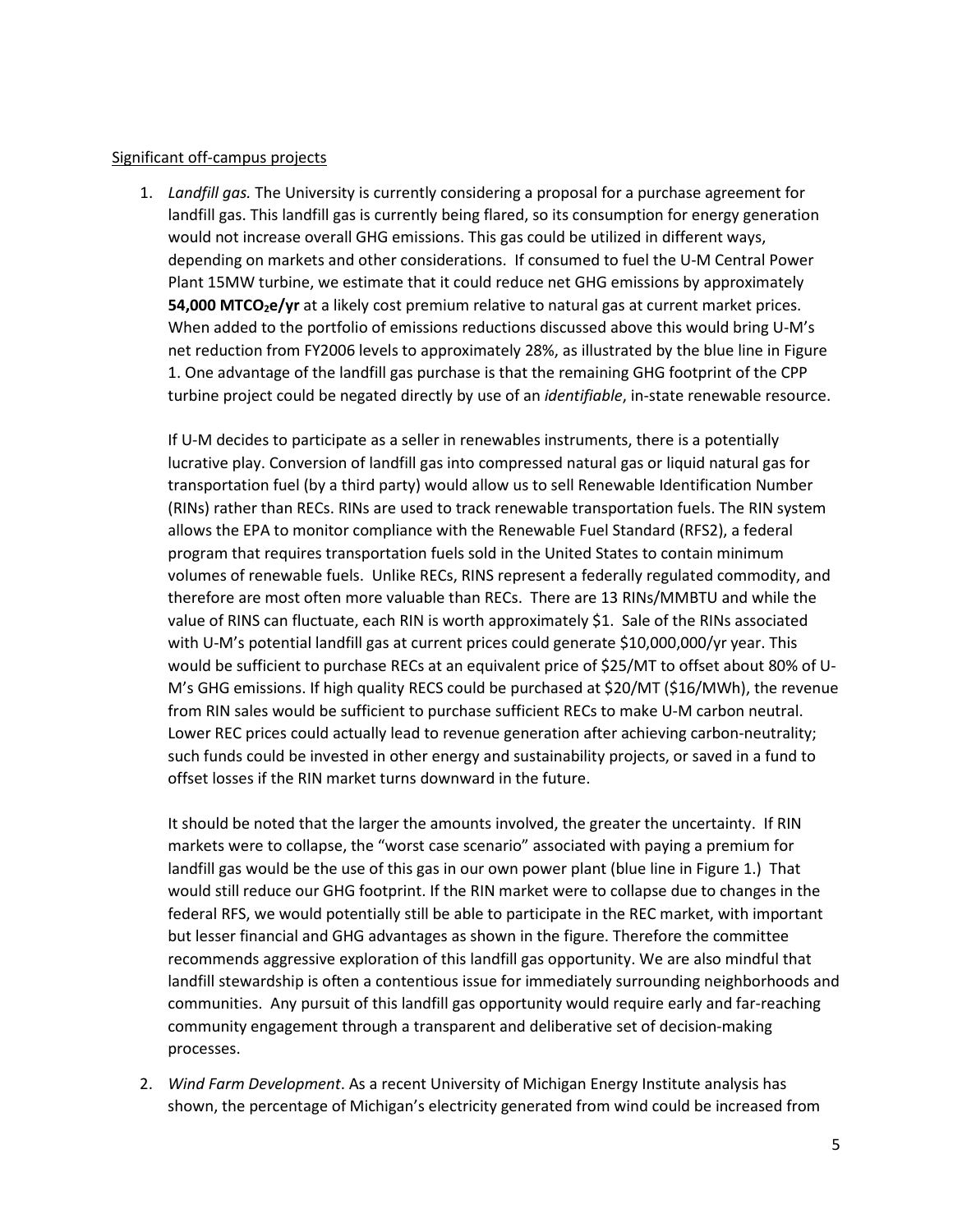its current level, approximately 5%, to more than 20% at fairly competitive prices. Utility-scale solar is unlikely to be cost competitive with onshore wind in Michigan unless significantly higher penetrations of renewables are achieved. However, in the absence of action by the Michigan Legislature to increase the RPS, development of such resources will lose an important regulatory driver, and is likely to be slowed owing to uncertainty about and variations in natural gas prices. There is a need and an opportunity for large investors committed to renewable energy to continue the advances made thus far. The University of Michigan could set an important example, either alone or in partnership with other Michigan institutions of higher education, by investing in development of additional wind-based energy generation.

Currently U-M purchases 100% of the RECs from two 2.5MW turbines. As future projects would likely involve similar turbines, we can use values for turbines of this size for purposes of assessment. Each turbine costs approximately \$3,000,000, and results in an annual reduction of about 3,500 MTCO<sub>2</sub>e/yr compared to current utility emissions. Cast in terms of a capital investment to reduce U-M's GHG emissions, this equates to an investment of approximately \$5.8million for each additional 1% reduction in our GHG emissions from the FY2006 base, and that lasts for the 20+ year lifetime of the wind turbines. A further advantage is that operating costs for wind turbines are much lower than those for natural gas plants, as there are no fuel costs.

The likely location for such a project would be the Thumb region of the state, as that is the location of Michigan's best wind resource. (The wind resource in Ann Arbor is much less, too low for cost-effective power generation.) Therefore U-M would not be able to utilize directly the power generated from a wind farm in which it had an equity stake, and would have to sell this into the electricity market. The remoteness of the site does not directly engage the UM community, but the ecological, energy and GHG benefits are cost-effective. Further, this option could be incrementally scaled up with each installation of a wind turbine, whether initially or over time.

Both of these options would require significant financial commitments by the University. They, along with the other actions considered in this report, can be benchmarked against the cost of REC purchases to offset our GHG emissions. At a REC price equivalent to \$25/MT, UM could meet its 2025 emissions target at an annual cost of \$6 million/yr by purchasing RECs and offset its entire emissions at a cost of about \$23 million per year at maximum projected levels in the absence of other mitigation actions. Note that these are *annual* costs – these amounts would need to be spent year after year. Also, the cost per MT could rise in unpredictable ways. Many in the campus community would regard this path as "simply buying our way out." For that reason, *the committee strongly favors investments, even if less economical today, to both green our energy supplies and to reduce our consumption.* If our GHG reduction goals turn out to be high relative to the outcomes of such investments, then REC purchases may be considered to cover shortfalls. We do not recommend them as the *principal* tool for reducing the University's GHG footprint.

## On-campus projects

The committee has identified several additional projects that could be carried out on campus or nearby. These generally have lesser capacity for impacting U-M's GHG footprint and/or less favorable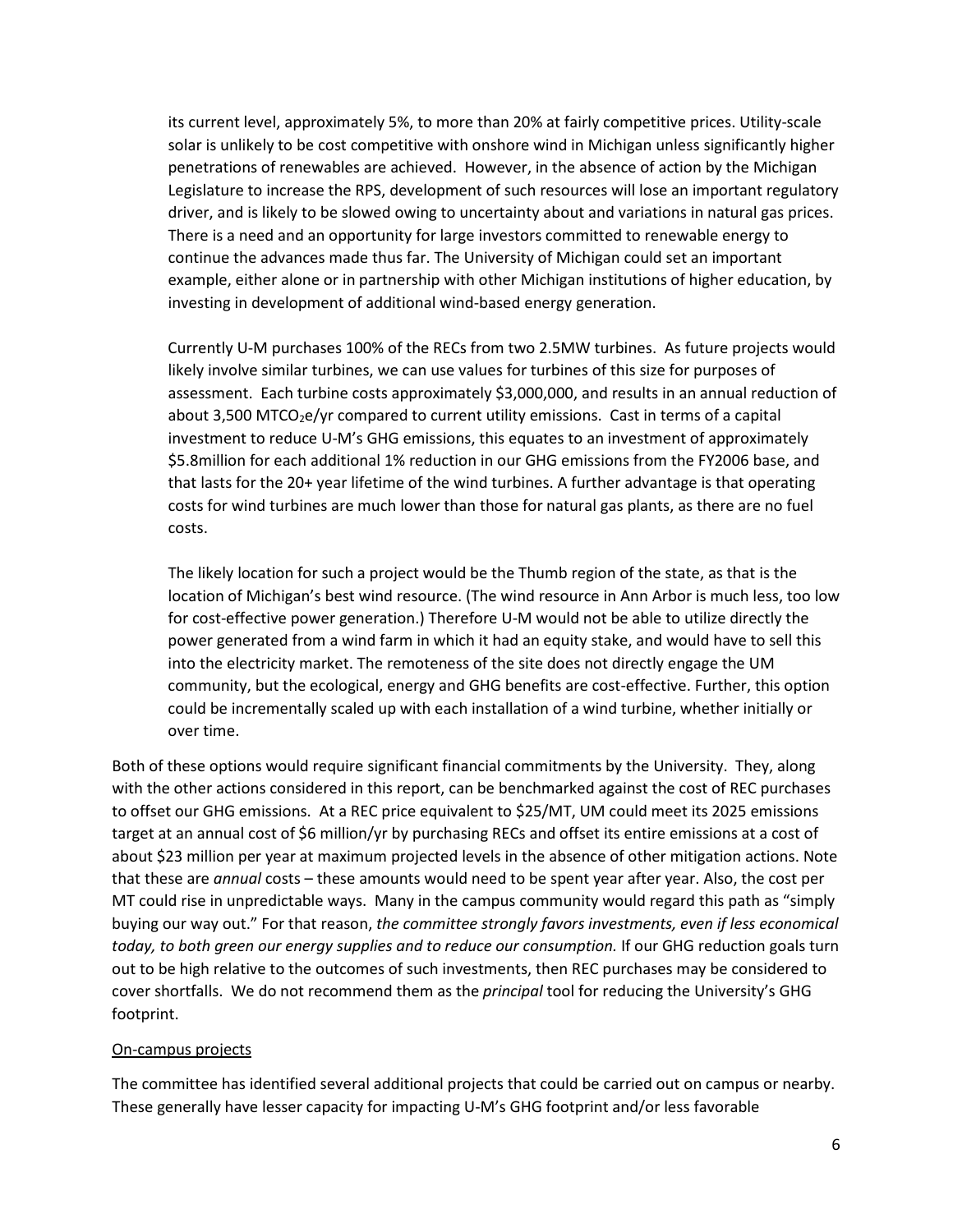economics, but they represent an important set of opportunities for visible, on-campus investment, engagement, and education. They should therefore be included as options for investment of University resources, especially if other projects, e.g., landfill gas, become significant revenue generators.

3. *On-campus solar photovoltaic (PV) array.* The two solar arrays installed by DTE on the U-M North Campus provide a good benchmark for assessing the potential for an investment in PV. As a base case we consider a 1 MW installation (twice the size of the DTE installation on Plymouth Road) which might be sited on University property. Such an installation would have a capital cost of about \$1.8 million and cover about 5 acres. This 1 MW installation would be expected to generate about 1200 kWh per year, resulting in electricity cost savings of approximately \$100,000 per year, i.e., a roughly 22-year payback. GHG reduction would be about 1000  $MTCO<sub>2</sub>e/yr$ , or about 0.15% of the FY 2006 base.

For comparison with the Wind Farm Development option above, large scale solar would have a capital cost of about \$12.2 million per 1% of GHG reduction and would require an array area of about 35 acres. While the latter number sounds large, it is less likely to be a limitation than is capital cost. U-M has approximately 9,600,000 square feet (220 acres) of surface parking lots. If one assumes that half of this space could be covered by solar canopies, nameplate capacity would be about 22MW and the resulting power output would reduce U-M's GHG emissions by about 3.3% from the FY 2006 base, at a capital cost approaching \$40 million.

While the economics, whether of a 1 MW array or 20 MW of solar parking lot canopies, may not be competitive with other options, demonstration projects within this size range could be highly visible and could provide development or partnership opportunities for individual or corporate advocates of solar technologies. Smaller scale projects, e.g. solar or wind on campus buildings, are likely to have even less favorable economics, but may present learning or development opportunities that make them worthwhile to consider. Location of such projects on the North Campus, the hub of much of U-M's energy research, could be especially valuable in providing educational and research opportunities.

- 4. *North Campus geothermal.* Since the North Campus is powered exclusively by energy purchased from DTE, it offers an attractive venue for alternative energy projects. One that might be well suited is a North Campus geothermal installation to reduce heating and cooling loads of the buildings. Current estimates are that this could reduce U-M's GHG footprint by as much as **20,000 MTCO<sub>2</sub>e/yr**, or 3% of the FY 2006 base, at a capital cost of \$22M. Thus the capital cost per 1% of GHG reduction is comparable to that of the Wind Farm Development option described above, but the ultimate capacity is limited by the area of the North Campus. Cost, GHG emissions benefits and scope require further analysis beyond the rough estimates here. While this project would be less visible than an above-ground PV array, it could still include useful educational opportunities through transparent and accessible design of the associated utility plant.
- 5. *On-campus wind turbines*. The wind resource in Ann Arbor is insufficient to justify investment in large, utility scale (MW) turbines. However, for purposes of visibility and learning, it may be worthwhile to consider installation of smaller scale turbines. Costs of 10 to 15 kW units are about \$50,000 and up. Such units would not have a significant impact on U-M's GHG footprint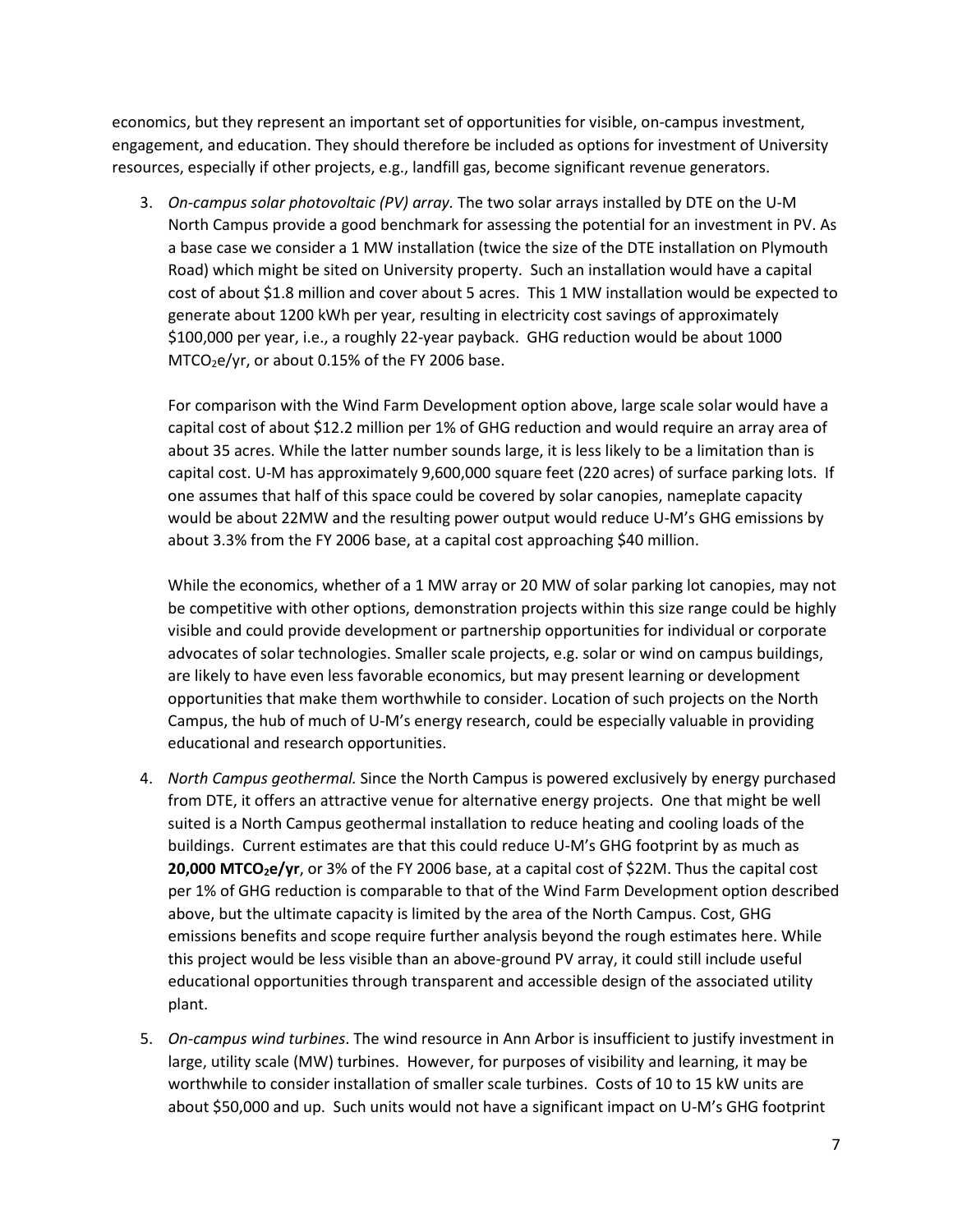and are unlikely to have viable payback times, but may provide useful demonstrations of carbon-free electricity generation on campus. Moreover, there are multiple designs for units of this scale (including various types of horizontal and vertical axis designs) and an on-campus demonstration project could be used to "race" and compare different designs. Partnerships with manufacturers could further reduce institutional costs.

6. *Competitive demonstration projects*. We are privileged to be part of a highly talented, creative, and energized campus community. We should make the most of that, particularly in the pursuit of visible, on-campus, demonstration and education projects. The on-campus projects that this committee has described tend to be small in GHG impact and have relatively unfavorable paybacks, but if we are willing to consider such investments, we should engage the creativity of our entire community. Therefore we recommend making available funds for competitive proposals for demonstration projects that have impact on-campus in demonstrating and educating students about paths to GHG reduction through generation alternatives and reduced consumption/efficiency improvements. The scope the program at U-M requires further development, but we note that other universities have successfully implemented such programs.

## **Opportunities recommended for further evaluation**

The options described above to meet and to exceed our current 2025 GHG reduction goal are focused almost entirely on reducing the GHG footprint of the energy we use. Supply-side impacts tend to have the larger impacts and more easily quantifiable costs and benefits. It is critical, however, to include actions that also reduce consumption. Indeed, energy conservation – the "negawatt" in the case of electricity – is often the lowest hanging fruit, with the lowest capital costs and shortest paybacks. These can have an important cumulative impact and are more likely to serve as focal points to energize campus engagement. The University has an active program of energy conservation that provides a foundation for expanded efforts. This and other opportunities that should be explored further are described below.

*1. Expand the Energy Management Program (EMP), in the existing covered buildings (General Fund) as well as to non-GF buildings*. U-M's energy conservation efforts date back to the early 1980s. These efforts have helped to minimize the growth of the University's energy consumption and GHG emissions even as building space on campus has grown over 22% since 2. Projects such as occupancy sensor controls for lighting and HVAC systems, lighting retrofits, building system controls upgrades, and lab air change reductions have been important contributors to reducing consumption. The current budget for ECM projects is \$3,400,000/yr However, this program is restricted to General Fund buildings, which constitute about 45% of U-M's total space in Ann Arbor.

Table 1 compares the space growth and energy consumption change from FY04 to FY14 for six budget units, ranked in order of consumption. Excluding NCRC, for which a baseline cannot be established for this period, it is apparent that General Fund buildings, Student Life, and Auxiliary units have decreased consumption as space has grown. In contrast, Athletics and the University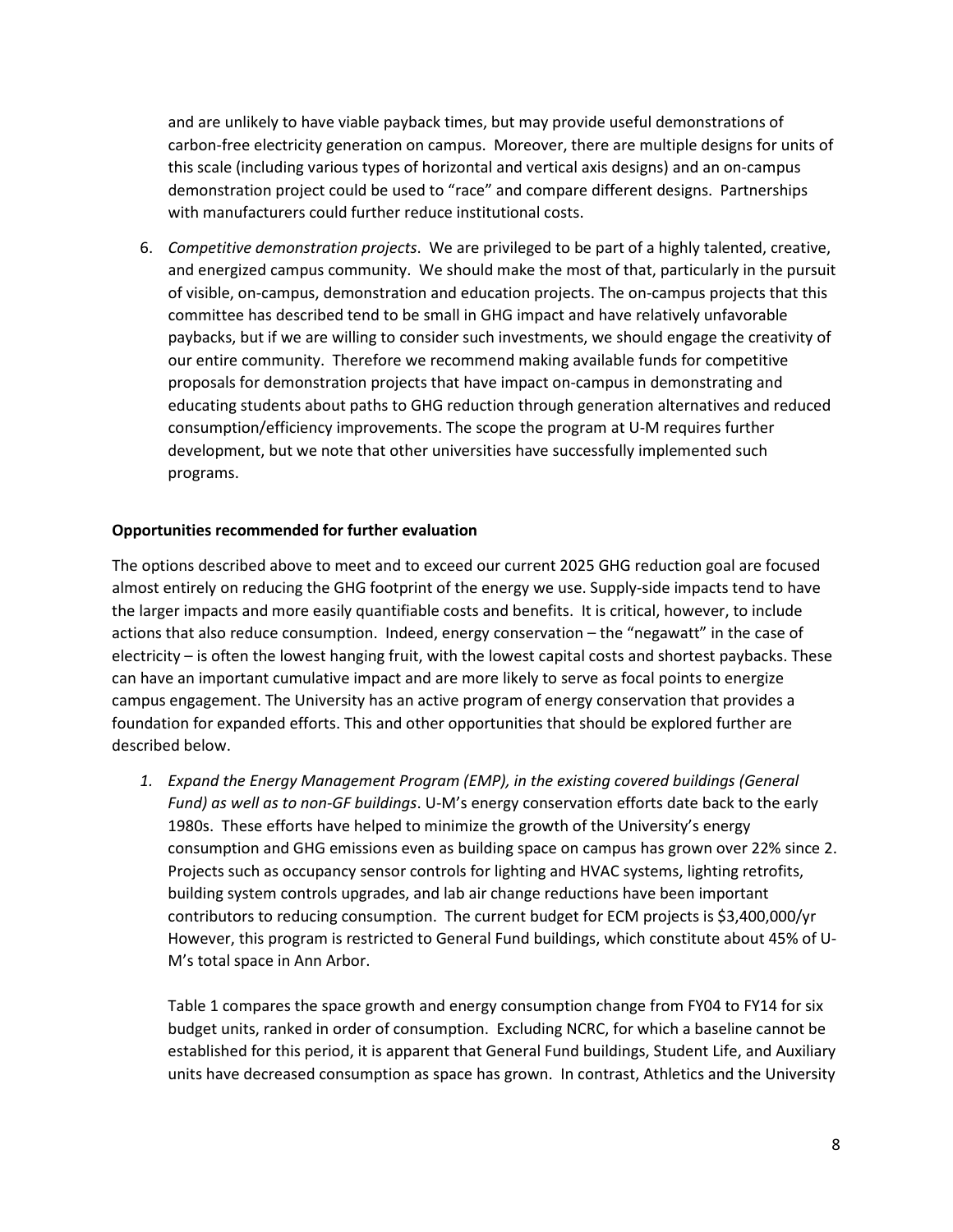Hospital have seen dramatic growth of consumption, in one case with and in the other without significant growth of space.

Because the nature, use and vintage of the facilities within each of these units vary significantly, it is not possible to identify the magnitude and cost of an expanded EMP in each without more detailed analysis. Actual and apparent impacts may also be quite different. For example, while Athletics represents only about 3% of the total, its activities tend to be highly visible. The University Hospital is the second largest consumer, but with many operations that cannot be put at risk. Never the less, we believe that there exists a very timely and important opportunity to extend U-M's Energy Management Program and ECMs to all units, and to expand it within General Fund Buildings as well. The experience of the EMP program to date is that capital investments of about \$1,100 achieve 1 MTCO2e per year reduction for the duration of the project life. These projects have all had paybacks of 8 years or less, making them net revenue generators. While much low-hanging fruit has already been picked, this provides a benchmark for assessing impact and cost of energy conservation investments vs. other options for reducing GHG emissions.

| <b>Budget Unit</b>     | FY 14 energy<br>consumption (billion<br>BTUs) | % Change in energy<br>consumption, FY04<br>to FY14 | % Change in space,<br>FY04 to FY14 |
|------------------------|-----------------------------------------------|----------------------------------------------------|------------------------------------|
| General Fund           | 3230                                          | $-3.5$                                             | $+22.2$                            |
| University Hospital    | 1200                                          | $+45.0$                                            | $+81.0$                            |
| <b>NCRC</b>            | 800                                           | +9.5 (FY10-FY14)                                   | n/a                                |
| Student Life           | 415                                           | $-5.8$                                             | $+1.2$                             |
| Auxiliary units/others | 270                                           | $-15.6$                                            | $+35.7$                            |
| <b>Athletics</b>       | 200                                           | $+93.6$                                            | $+56.0$                            |

Table 1. Comparison of energy consumption, consumption growth and space growth by budget unit

An expanded Energy Conservation Program also provides an important opportunity for more direct and meaningful engagement of individuals and units in working toward a common goal. Student Life has been effective in using competitions between residence halls to decrease energy consumption, increase recycling etc. Similar competitions within other units might be implemented or expanded. Modifications to energy charges and rebates to units to incentivize ECM should also be considered.

A more aggressive position with respect to ECM would be to revise the payback requirements. As noted above, currently the expected payback for ECM investments is no more than 9 years. This essentially places no value on carbon. By including the cost of carbon, at least at the level required to purchase offsetting RECs, a greater range of ECM projects would become economically viable. Extending this approach further, units could be required to offset energy consumption due to space or activities growth, either through ECM projects or REC purchases or a combination of the two.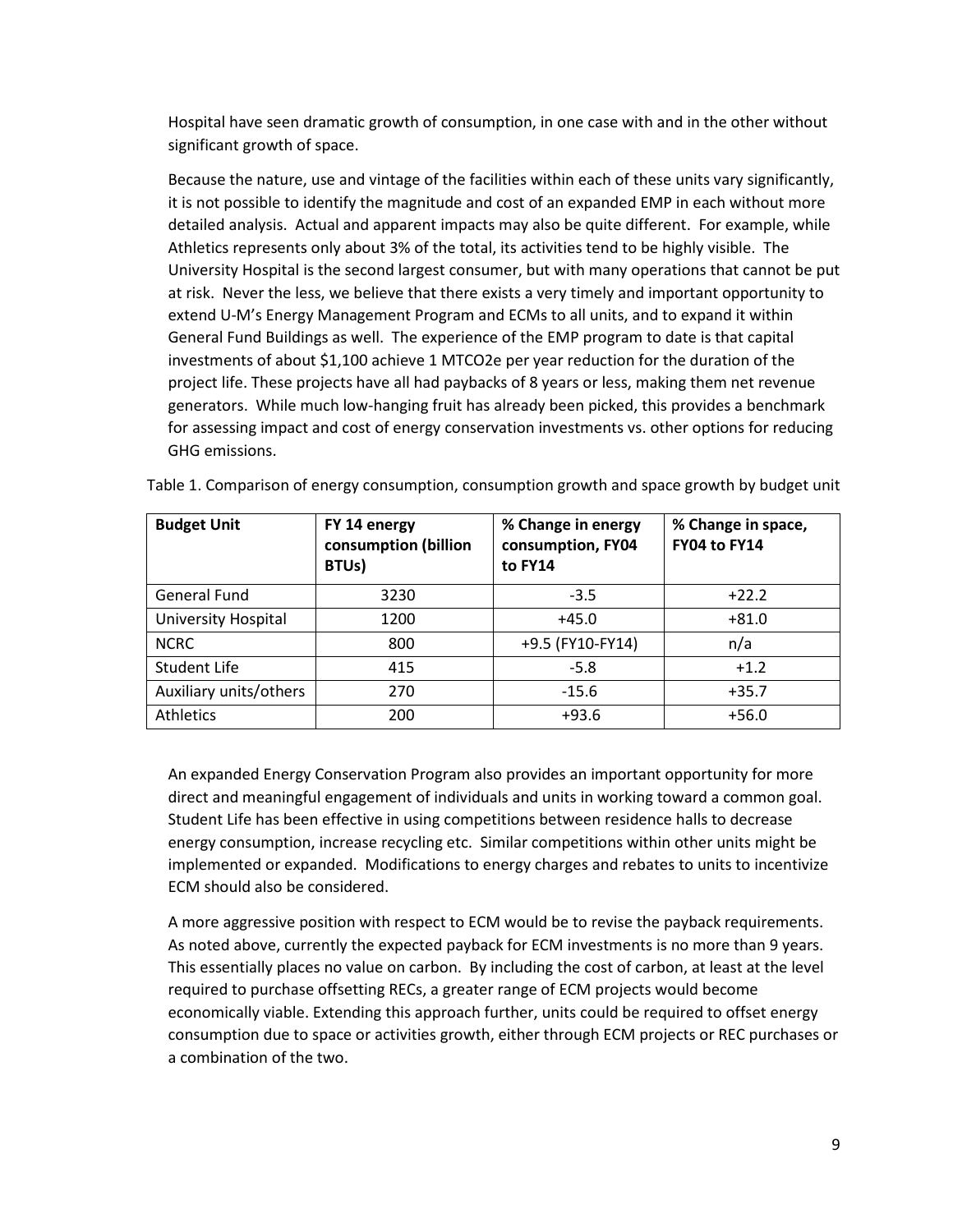- 2. *Improve building design practices and standards*. The current U-M standards for design and construction of new buildings use LEED silver certification and the American Association of Heating, Refrigeration and Air Conditioning Engineers (ASHRAE) 90.1-2007 energy code requirements +30% for all projects with a construction budget of \$10,000,000 or greater as the principal sustainability and energy criteria. LEED is a broad-based green building standard that includes, but does not focus exclusively on, energy consumption and GHG emissions reduction, whereas ASHRAE is focused exclusively on energy. To increase the energy efficiency of U-M's building stock, we recommend that the University adopt ASHRAE 90.1-2007 +50% as its energy standard and consider even more aggressive approaches, such as ASHRAE 90.1-2013, or the American Institute of Architects AIA 2030 Commitment, which also focuses directly on energy and GHG reduction. Both of these alternatives have lower upfront administrative and certification costs (which can be substantial in the case of LEED.)
- 3. *Expand partnerships with the City of Ann Arbor*. Partnerships with the City provide excellent opportunities for reducing U-Ms footprint while increasing community engagement and visibility. Expansion of cooperative efforts with recycling, composting, and a bio-digester to generate energy from waste should be considered, as well as transit, shared bikes and other shared vehicles (recognizing that some of the latter would only affect Scope 3 emissions. ) Other capital projects such as solar, wind and biogas facilities may represent additional partnership opportunities.
- 4. Expand internal university policy on the purchase and use of energy using equipment. This can refer to small devices in offices to large HVAC or research equipment in our labs and other facilities. Saving from Policy can be expected to add first cost but can be expected to dramatically reduce energy use and associated GHG emissions. This is the lowest first cost per ton of GHG removal and could impact university GHG emissions by 5 to 20 %. Some actions could be a simple as requiring coffee makers to have thermoses instead of hot plates, or shortening the duration of motion- and light-activated switches. There are also likely savings to be had from laboratories and research equipment. Additional purchasing requirements or process steps are unlikely to be acceptable to researchers. However an incentive program to retire older, inefficient or duplicative laboratory equipment could be effective.

## **From GHG reduction to Carbon neutrality: Setting the target at zero**

We have outlined above a pathway for meeting the University's 2025 target for GHG emissions, and options for reducing emissions beyond this target. Some of these are not directly comparable, but Table 2 below attempts to summarize costs and capacity limits for each for reductions beyond the 2025 target.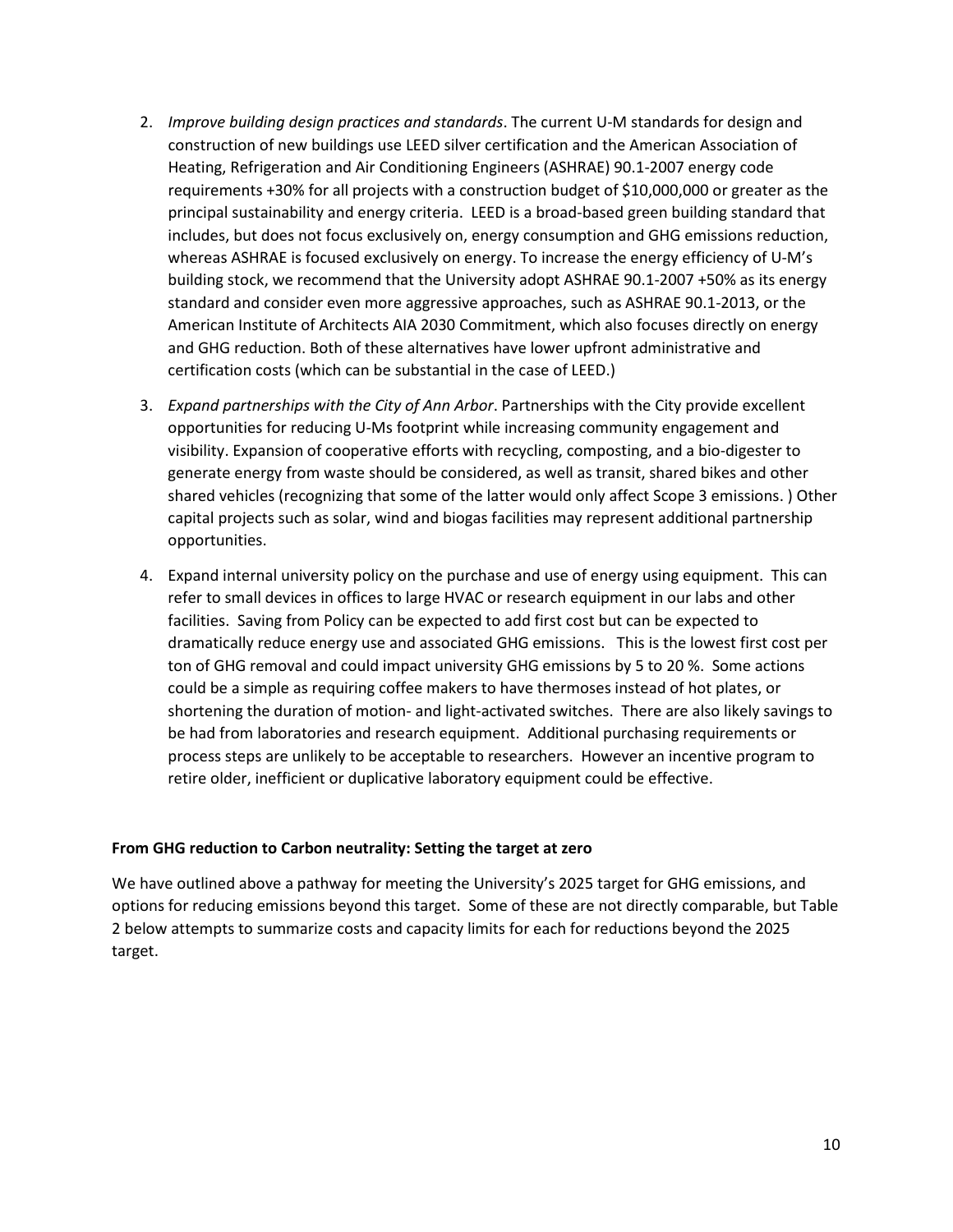| <b>Action</b>                     | <b>Recurring cost for 1%</b><br><b>GHG reduction</b> | Capital cost for 1%<br><b>GHG reduction</b> | Capacity limit (as a % of<br>FY 2006 baseline of<br>680,000 MT/yr) |
|-----------------------------------|------------------------------------------------------|---------------------------------------------|--------------------------------------------------------------------|
| <b>REC</b> purchases              | \$170,000                                            |                                             |                                                                    |
| Landfill gas burned<br>in CPP     | \$930,000                                            | <b>NA</b>                                   | 8%                                                                 |
| Landfill gas<br>converted to RINS | Generates revenue                                    | <b>NA</b>                                   | Potentially >100%,<br>depending on RIN and REC<br>prices           |
| Wind farm                         | <b>NA</b>                                            | \$5,800,000                                 | Off-site                                                           |
| On-Campus PV                      | <b>NA</b>                                            | \$12,200,000                                | 3% (parking lot canopies)                                          |
| <b>North Campus</b><br>Geothermal | <b>NA</b>                                            | \$7,300,000                                 | 3%                                                                 |
| <b>ECM</b>                        |                                                      | \$5,600,000                                 | 20%?                                                               |
| <b>Campus Policy</b>              | <b>NA</b>                                            | 1 to 5% of equipment<br>cost                | 20%                                                                |

Table 2. Costs and capacities for actions to reduce GHG emissions from the FY2006 baseline.

As noted at the beginning of this report, many other institutions have set more ambitious climate goals than U-M and many have committed to carbon neutrality. While the path may not be entirely clear (or indeed represent a unique solution) we hope that the analysis here clarifies some of the actions and associated costs that could move us toward carbon neutrality. There is need for ongoing work to chart our course as these options evolve, as well as to generate the necessary funds to pursue them. Therefore we make 3 additional recommendations for serious consideration.

1. *Develop plans for and implement an internal carbon tax*. There is a need to incentivize individuals and units to reduce their energy consumption and carbon footprints, as well as to generate resources for the institutional investments required. Various academic institutions have begun to discuss ways to price carbon internally, an[d Yale is in the process of piloting one.](http://news.yale.edu/2015/05/12/yale-carbon-charge-aims-tilt-people-s-behavior-low-carbon-activities-says-nordhaus) This builds on the substantial academic literature that endorses a direct carbon pricing mechanism, such as a tax, as the best way to drive long-term energy transition and could draw from global best practices in North America and beyond. The committee strongly supports the development of an internal carbon price at the University of Michigan. This could place U-M in the leadership vanguard, if pursued quickly.

We are well aware that despite the simplicity of its appeal, development and implementation will be challenging. Issues range from compliance with federal regulations regarding allowable charges, to robust methods of quantifying carbon emissions contributions at the unit level, to setting the price to determine the use of funds generated – e.g., should such a tax be revenue neutral, or used in some part to build up a climate-friendly investment pool? We therefore enthusiastically recommend that a task force be established to develop a plan for an internal carbon tax, with the goal of making Michigan the nation's first public university to take such a step. This has the potential to be the initiative that most raises GHG consciousness and rallies behavioral changes at both the individual and unit level.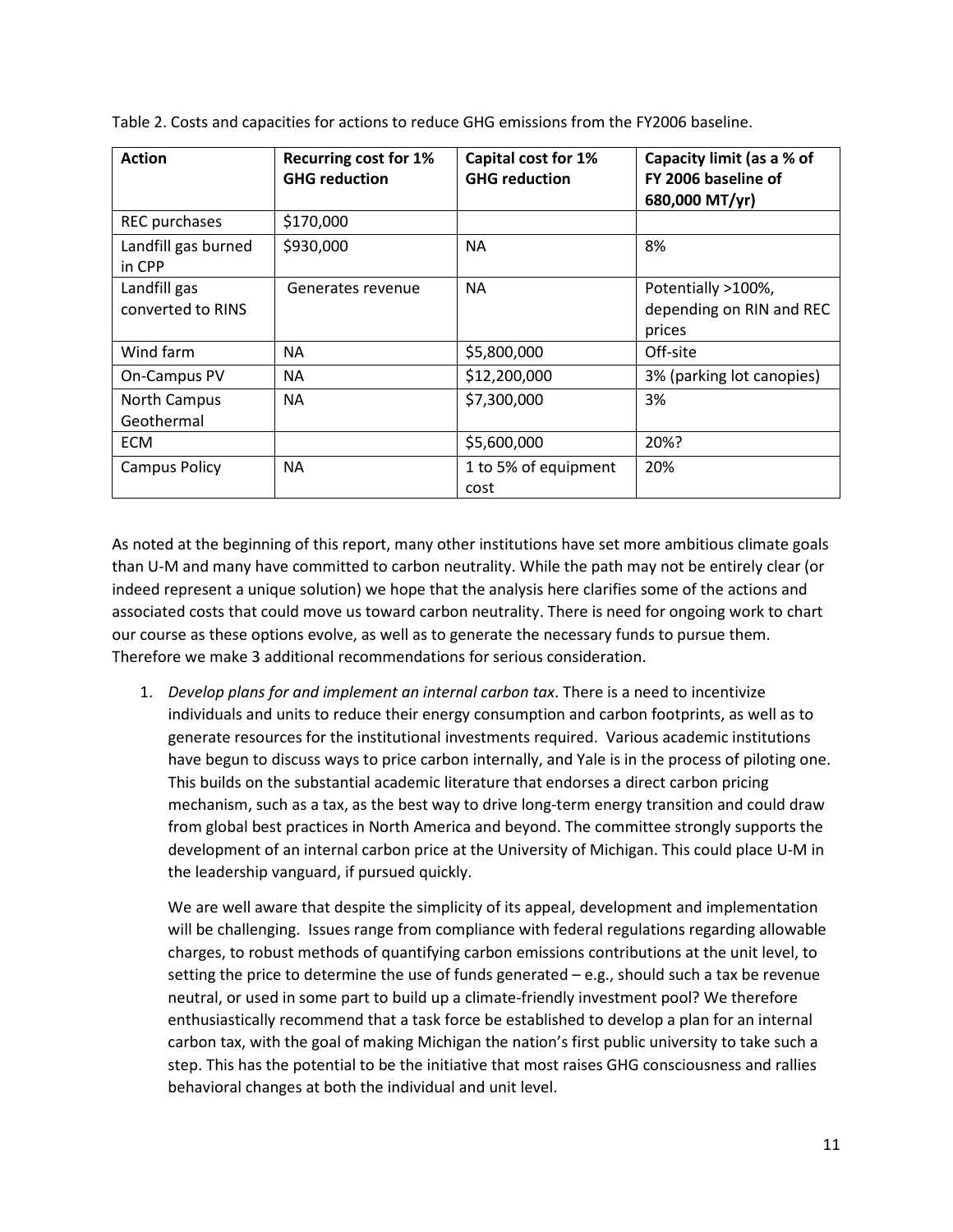- 2. *Develop a plan to address Scope 3 emissions.* Although outside the purview of this committee, we recommend that a parallel exercise be carried out to develop a plan and target for reduction of U-M's Scope 3 (transportation related) emissions. This committee should consider ways to reduce emissions associated with commuting to and from campus, as well as business travel by University personnel. Such an effort could be done in partnership with U-M'[s Sustainability](http://graham.umich.edu/leadership/scip)  [Cultural Indicators](http://graham.umich.edu/leadership/scip) survey, which already assesses the commuting behavior of faculty, staff, and students, and plans to add questions regarding university-related air travel. Air travel is a large, highly masked GHG producer that especially warrants actions to quantify and reduce. Data to assess the magnitude of university-related air travel could be extracted from the Concur system as a first step.
- 3. *Establish a standing committee to evaluate progress regularly and to assess future opportunities*. The activities of the present ad hoc committee have revealed to its members the need for continuing assessments of both progress and opportunities to reduce the University's GHG emissions. We recommend that a standing committee be formed that will carry out this work on an ongoing basis in the future, and that faculty, staff, and students are represented on the committee.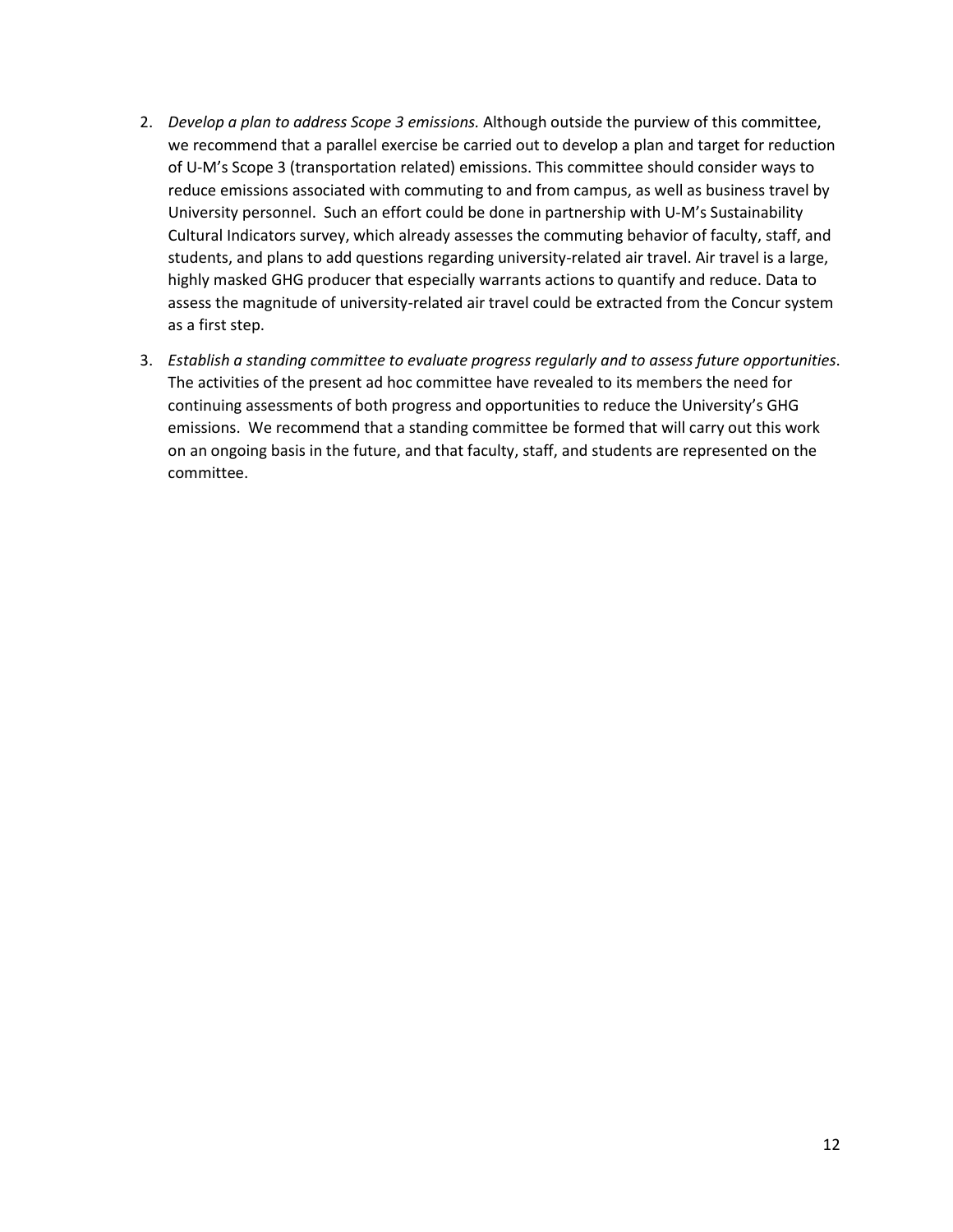## **Appendix 1**

## **Summary of REC types and prices**

Renewable Energy Credits (RECs) take several forms, which can greatly impact their cost and environmental value. Compliance RECs (i.e., those required to meet state-level Renewable Portfolio Standards), are typically the most valuable. These RECs must meet the requirements of the state's RPS, including such factors as technology type and plant vintage. Main tier compliance RECs can exceed \$60/MWh, but lose considerable value in saturated markets

[\(http://apps3.eere.energy.gov/greenpower/markets/certificates.shtml?page=5\)](http://apps3.eere.energy.gov/greenpower/markets/certificates.shtml?page=5).

Voluntary RECs are not driven by RPS compliance, but instead by the desire of a company or individual to purchase renewable energy credits to offset the impact of their electricity consumption. U-M currently purchases REC through DTE Energy's voluntary REC program at a rate of \$20/MWh. The quality and cost of voluntary RECs can vary greatly. Voluntary RECs of any quality can be obtained for as little as \$1/MWh [\(http://apps3.eere.energy.gov/greenpower/markets/certificates.shtml?page=5\)](http://apps3.eere.energy.gov/greenpower/markets/certificates.shtml?page=5), but the environmental value and the *additionality* of such products are often challenged.

- For compliance-quality RECs, without the benefit of the PTC (production tax credit), costs would be higher (>\$40/MWh).
- Voluntary RECs **of any quality** are really cheap, roughly \$1 or \$2/MWh (see: [http://apps3.eere.energy.gov/greenpower/markets/certificates.shtml?page=5\)](http://apps3.eere.energy.gov/greenpower/markets/certificates.shtml?page=5)
- The premium for "better" voluntary RECs depends on the requirements. The green-e website [\(http://www.green-e.org/base/re\\_products#res\)](http://www.green-e.org/base/re_products%23res) links to many providers of voluntary RECs.
- \$20/MWh is consistent with the current costs for DTE's GreenCurrents Program, which is mostly biomass and a bit of wind. [\(https://www2.dteenergy.com/wps/portal/dte/business/productsPrograms/details/GreenCurre](https://www2.dteenergy.com/wps/portal/dte/business/productsPrograms/details/GreenCurrents/%21ut/p/b1/jdDBcoIwFAXQb-kH1MQkQFwC0YBW0QBR2TiIiCCIWgqVr2_poovOlPbt3sy5i3tBADYguIR1moRVWl7CvPsDdYfpy0IqvrPyJq4BbSF9pBou5Gz4CbYdcHThkg5AOO4AW1ozivlc-18e_nI6_Cs_BUG6LwZNVAzgQKMqRgQjShVVgRoGkkXnESv1hI3Z6bVNmvCaH6z9w3xLJms75peZK8lxmsc0g4QsV2ll3qqDMxqZ3ra6p25ev4tWBjeCHSe5x66IfOM033CIRBJxL7w2Z8l3Rvvwn9mWe5M6E0Ur7axeLBHd6ccSrEHQW0EZ_gQKtim0PR0bPkYIkm_Qs_EX6BlxYZVFDK6Fv2njs7Aa_ekDxSXbDg%21%21/dl4/d5/L2dBISEvZ0FBIS9nQSEh/) [nts/!ut/p/b1/jdDBcoIwFAXQb](https://www2.dteenergy.com/wps/portal/dte/business/productsPrograms/details/GreenCurrents/%21ut/p/b1/jdDBcoIwFAXQb-kH1MQkQFwC0YBW0QBR2TiIiCCIWgqVr2_poovOlPbt3sy5i3tBADYguIR1moRVWl7CvPsDdYfpy0IqvrPyJq4BbSF9pBou5Gz4CbYdcHThkg5AOO4AW1ozivlc-18e_nI6_Cs_BUG6LwZNVAzgQKMqRgQjShVVgRoGkkXnESv1hI3Z6bVNmvCaH6z9w3xLJms75peZK8lxmsc0g4QsV2ll3qqDMxqZ3ra6p25ev4tWBjeCHSe5x66IfOM033CIRBJxL7w2Z8l3Rvvwn9mWe5M6E0Ur7axeLBHd6ccSrEHQW0EZ_gQKtim0PR0bPkYIkm_Qs_EX6BlxYZVFDK6Fv2njs7Aa_ekDxSXbDg%21%21/dl4/d5/L2dBISEvZ0FBIS9nQSEh/)kH1MQkQFwC0YBW0QBR2TiliCCIWgqVr2\_poovOlPbt3sy5i3tBADYguIR1moRVWl7CvPsDdYfpy0I [qvrPyJq4BbSF9pBou5Gz4CbYdcHThkg5AOO4AW1ozivlc-](https://www2.dteenergy.com/wps/portal/dte/business/productsPrograms/details/GreenCurrents/%21ut/p/b1/jdDBcoIwFAXQb-kH1MQkQFwC0YBW0QBR2TiIiCCIWgqVr2_poovOlPbt3sy5i3tBADYguIR1moRVWl7CvPsDdYfpy0IqvrPyJq4BbSF9pBou5Gz4CbYdcHThkg5AOO4AW1ozivlc-18e_nI6_Cs_BUG6LwZNVAzgQKMqRgQjShVVgRoGkkXnESv1hI3Z6bVNmvCaH6z9w3xLJms75peZK8lxmsc0g4QsV2ll3qqDMxqZ3ra6p25ev4tWBjeCHSe5x66IfOM033CIRBJxL7w2Z8l3Rvvwn9mWe5M6E0Ur7axeLBHd6ccSrEHQW0EZ_gQKtim0PR0bPkYIkm_Qs_EX6BlxYZVFDK6Fv2njs7Aa_ekDxSXbDg%21%21/dl4/d5/L2dBISEvZ0FBIS9nQSEh/)[18e\\_nI6\\_Cs\\_BUG6LwZNVAzgQKMqRgQjShVVgRoGkkXnESv1hI3Z6bVNmvCaH6z9w3xLJms75peZ](https://www2.dteenergy.com/wps/portal/dte/business/productsPrograms/details/GreenCurrents/%21ut/p/b1/jdDBcoIwFAXQb-kH1MQkQFwC0YBW0QBR2TiIiCCIWgqVr2_poovOlPbt3sy5i3tBADYguIR1moRVWl7CvPsDdYfpy0IqvrPyJq4BbSF9pBou5Gz4CbYdcHThkg5AOO4AW1ozivlc-18e_nI6_Cs_BUG6LwZNVAzgQKMqRgQjShVVgRoGkkXnESv1hI3Z6bVNmvCaH6z9w3xLJms75peZK8lxmsc0g4QsV2ll3qqDMxqZ3ra6p25ev4tWBjeCHSe5x66IfOM033CIRBJxL7w2Z8l3Rvvwn9mWe5M6E0Ur7axeLBHd6ccSrEHQW0EZ_gQKtim0PR0bPkYIkm_Qs_EX6BlxYZVFDK6Fv2njs7Aa_ekDxSXbDg%21%21/dl4/d5/L2dBISEvZ0FBIS9nQSEh/) [K8lxmsc0g4QsV2ll3qqDMxqZ3ra6p25ev4tWBjeCHSe5x66IfOM033CIRBJxL7w2Z8l3Rvvwn9mWe5](https://www2.dteenergy.com/wps/portal/dte/business/productsPrograms/details/GreenCurrents/%21ut/p/b1/jdDBcoIwFAXQb-kH1MQkQFwC0YBW0QBR2TiIiCCIWgqVr2_poovOlPbt3sy5i3tBADYguIR1moRVWl7CvPsDdYfpy0IqvrPyJq4BbSF9pBou5Gz4CbYdcHThkg5AOO4AW1ozivlc-18e_nI6_Cs_BUG6LwZNVAzgQKMqRgQjShVVgRoGkkXnESv1hI3Z6bVNmvCaH6z9w3xLJms75peZK8lxmsc0g4QsV2ll3qqDMxqZ3ra6p25ev4tWBjeCHSe5x66IfOM033CIRBJxL7w2Z8l3Rvvwn9mWe5M6E0Ur7axeLBHd6ccSrEHQW0EZ_gQKtim0PR0bPkYIkm_Qs_EX6BlxYZVFDK6Fv2njs7Aa_ekDxSXbDg%21%21/dl4/d5/L2dBISEvZ0FBIS9nQSEh/) [M6E0Ur7axeLBHd6ccSrEHQW0EZ\\_gQKtim0PR0bPkYIkm\\_Qs\\_EX6BlxYZVFDK6Fv2njs7Aa\\_ekDxSX](https://www2.dteenergy.com/wps/portal/dte/business/productsPrograms/details/GreenCurrents/%21ut/p/b1/jdDBcoIwFAXQb-kH1MQkQFwC0YBW0QBR2TiIiCCIWgqVr2_poovOlPbt3sy5i3tBADYguIR1moRVWl7CvPsDdYfpy0IqvrPyJq4BbSF9pBou5Gz4CbYdcHThkg5AOO4AW1ozivlc-18e_nI6_Cs_BUG6LwZNVAzgQKMqRgQjShVVgRoGkkXnESv1hI3Z6bVNmvCaH6z9w3xLJms75peZK8lxmsc0g4QsV2ll3qqDMxqZ3ra6p25ev4tWBjeCHSe5x66IfOM033CIRBJxL7w2Z8l3Rvvwn9mWe5M6E0Ur7axeLBHd6ccSrEHQW0EZ_gQKtim0PR0bPkYIkm_Qs_EX6BlxYZVFDK6Fv2njs7Aa_ekDxSXbDg%21%21/dl4/d5/L2dBISEvZ0FBIS9nQSEh/) [bDg!!/dl4/d5/L2dBISEvZ0FBIS9nQSEh/\)](https://www2.dteenergy.com/wps/portal/dte/business/productsPrograms/details/GreenCurrents/%21ut/p/b1/jdDBcoIwFAXQb-kH1MQkQFwC0YBW0QBR2TiIiCCIWgqVr2_poovOlPbt3sy5i3tBADYguIR1moRVWl7CvPsDdYfpy0IqvrPyJq4BbSF9pBou5Gz4CbYdcHThkg5AOO4AW1ozivlc-18e_nI6_Cs_BUG6LwZNVAzgQKMqRgQjShVVgRoGkkXnESv1hI3Z6bVNmvCaH6z9w3xLJms75peZK8lxmsc0g4QsV2ll3qqDMxqZ3ra6p25ev4tWBjeCHSe5x66IfOM033CIRBJxL7w2Z8l3Rvvwn9mWe5M6E0Ur7axeLBHd6ccSrEHQW0EZ_gQKtim0PR0bPkYIkm_Qs_EX6BlxYZVFDK6Fv2njs7Aa_ekDxSXbDg%21%21/dl4/d5/L2dBISEvZ0FBIS9nQSEh/)